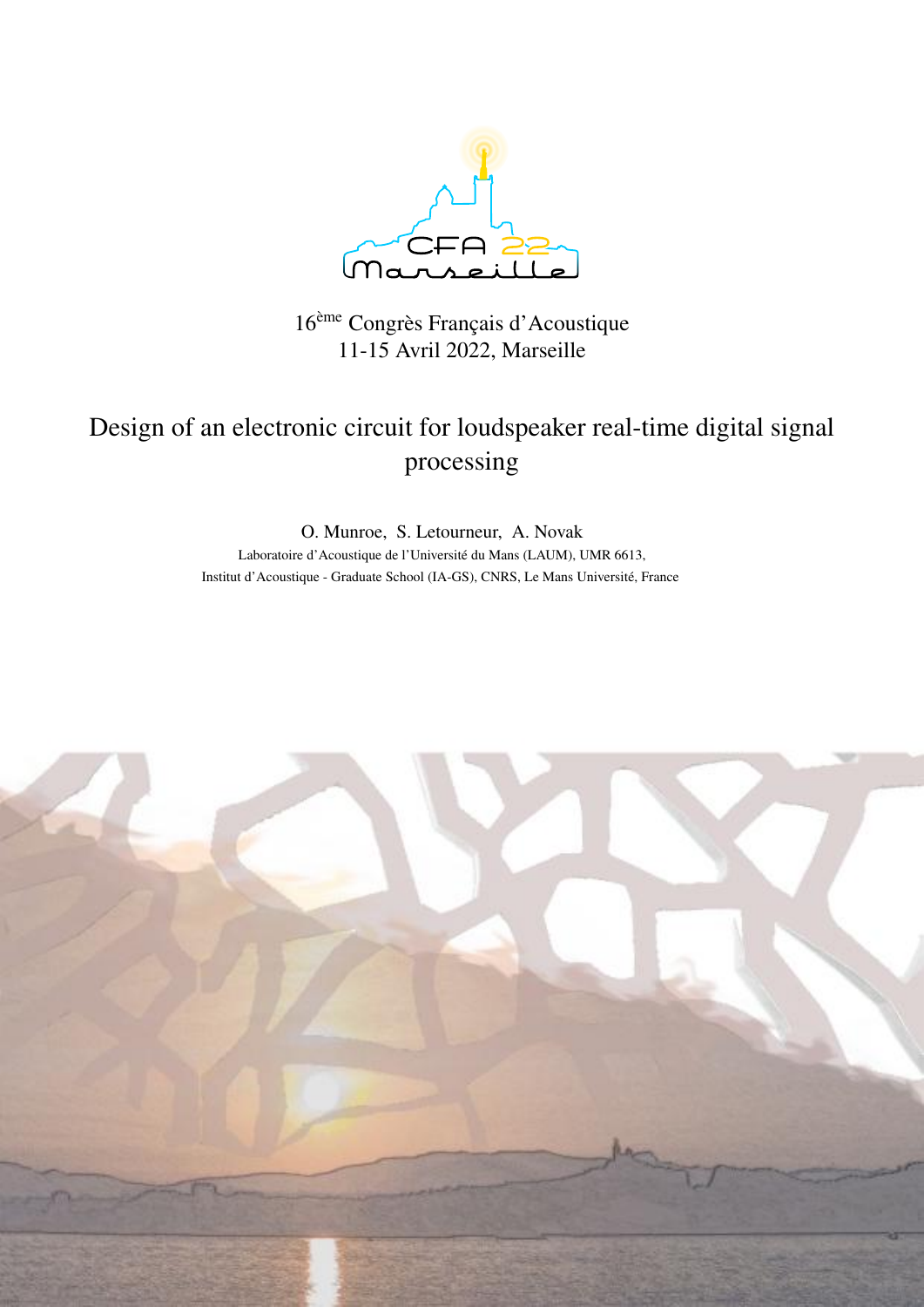In modern audio systems, real-time digital signal processing algorithms are widely used for a variety of applications. The possibility of using a simple electronic circuit for variety of research projects has shown remarkable potential and is gradually attracting more and more attention from researchers and engineers. This contribution describes a design of such a board used in the framework of a PhD thesis whose subject is centred on the real-time correction of loudspeaker nonlinearities. The solution chosen in this work is based on a Teensy 3.6 microcontroller which is easy to program using the Arduino IDE and the libraries provided by Teensy. Two solutions are provided : one with an Audio board available on the market and another with a homemade board. Both solutions contain two inputs and at least one output (all 16 bits). This contribution does not detail the compensation algorithm related to the loudspeaker nonlinearities but focuses on the boards design, comparison of proposed solutions, and provides the basic codes to perform the real-time digital signal processing.

## 1 Introduction

The work presented in this paper is motivated by the growing need to implement discrete real-time algorithms in research projects in universities and research laboratories. On the one hand, these projects are usually led by specialists in the field of acoustics or electro-acoustics who do not necessarily have expertise in electronics and in the design of processor boards. On the other hand, there are many solutions that are simple to use and require very little of this expertise. The purpose of this article is to present two inexpensive solutions that are currently being used in our laboratory for research projects to run our algorithms in real time.

Algorithms require a processor to perform the mathematical operations that must be performed quickly because the algorithms must be used in real time. They also need information from the analog domain : the stimulus and any other signals required, such as those used for feedback. These analog stimuli must therefore be conditioned and discretised using an ADC (analog-to-digital converter) for use in the processor, and then converted back into the analog domain using a DAC (digital-to-analog converter).

The choice of a processor and converters is usually based on the need for at least two 16-bit channels, the ability to perform very fast floating point calculations, low cost availability and ease of use. The Teensy boards meet all of these requirements while using the Arduino integrated development environment (IDE). The programs are coded in C and C++, using the free TeensyDuino add-on which contains numerous libraries.

## 2 Teensy 3.6 Board

The Teensy 3.6 (Fig. [1\)](#page-1-0) is based on an ARM Cortex M4 clocked at 180 MHz, which can be overclocked to 240 MHz in the IDE. It has a floating point unit (FPU) which is used to perform 32 bit hardware math operations on floating point numbers. It is available from various retailers for a price of about 35 euros.

The rest of the paper gives an overview of the use of the Teensy 3.6 card for real-time processing in a research project. Two solutions are proposed and compared in terms of latency, distortion and noise.



<span id="page-1-0"></span>FIGURE  $1 - A$  picture of a Teensy 3.6 board.



Figure 2 – A picture of an Audio Adaptor Board for Teensy.

## <span id="page-1-1"></span>3 Teensy Board with  $I^2S$

#### 3.1 Hardware

Teensy 3.6 includes hardware support for  $I^2S$ , a serial data protocol that handles high quality digital audio. Therefore, any circuit equipped with  $I^2S$  can be connected to the Teensy board. In this work, we use the audio adapter board for Teensy (Fig. [2\)](#page-1-1). The board is equipped with an SGTL5000 chip with support for  $I^2$ Sand is available on the market for the price of 20 EUR. The board includes a 2 channel line level input, a 2 channel line level output as pins on which connectors (BNC, jack, rca, ...) can be soldered. The card also includes a stereo headphone output and a mono microphone input.

#### 3.2 Software

The Audio library that is part of the TeensyDuino installation contains classes such as AudioInputI2S and AudioOutputI2S that are very easy to use. In addition, it contains many built-in functions such as waveform generators, audio effects, fft analysis, etc. that can be directly used. Since research projects often require us to build our own algorithms, we provide in Appendix A the complete Teensyduino code with a class called audio\_processor that provides direct access to input samples inL and inR and output samples outL and outR in type float. The code can also be found on github [\[1\]](#page-3-0).

The Audio library provides access to a buffer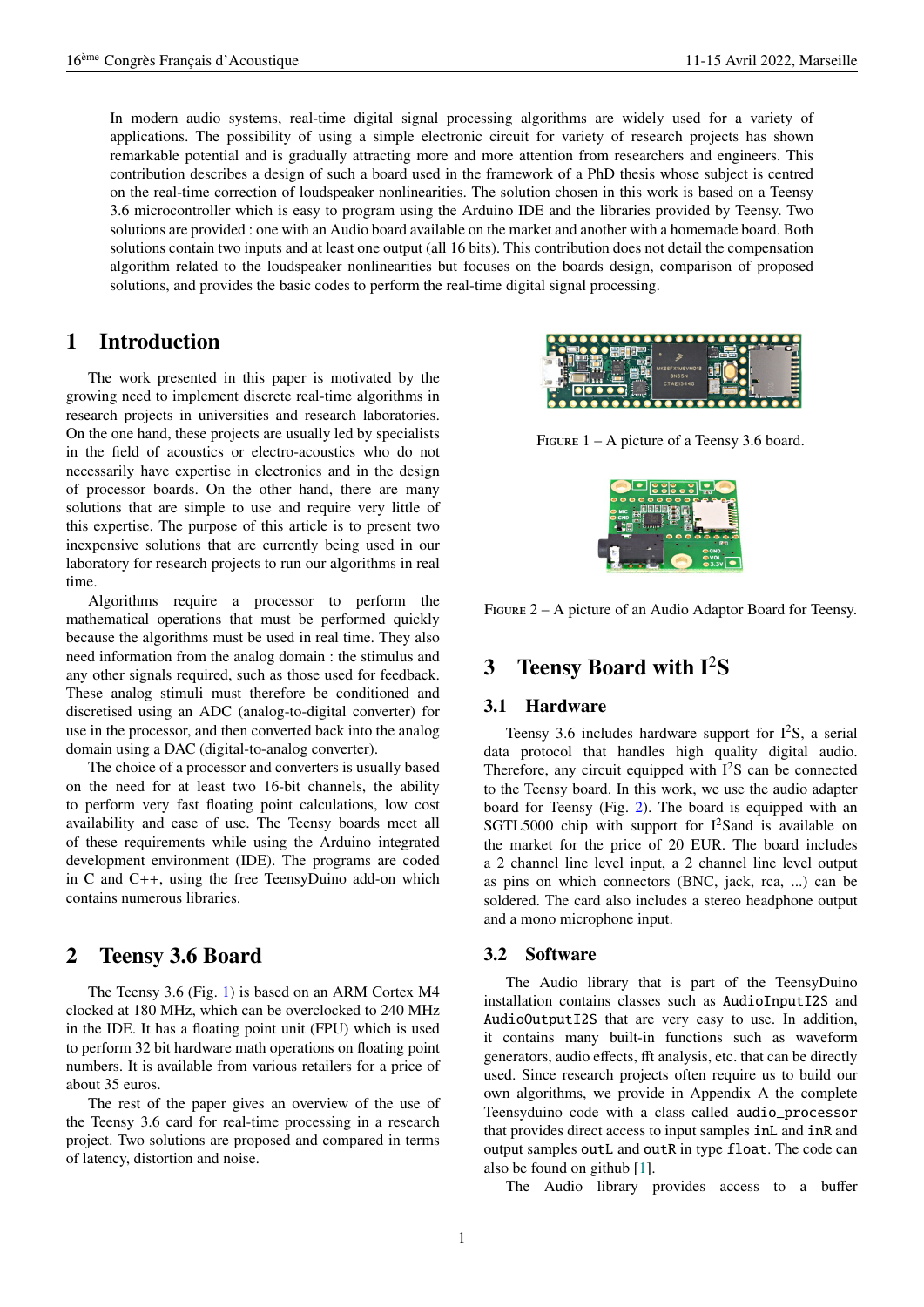containing input and output samples. The default buffer length is 128 samples and can be modified in the library file AudioStream.h which can be found in the Teensyduino installation folder in the folder \hardware\teensy\avr\cores\teensy3 . The sampling frequency is set to 44.1 kHz, its value is defined in the same file.

#### 3.3 Characteristics

To provide the main characteristics of the map, we focus on measuring three main limitations to system performance : latency, distortion and noise. All measurements are performed using Matlab and an RME Fireface 400 sound card.

The latency of the system is a difference in time between the moment when a signal is introduced into the system and the moment when it appears at the output. We estimate the latency from the impulse response which is measured using a Maximum-Length Sequence (MLS) signal. The total harmonic distortion (THD) is then estimated from a 1 kHz sine wave with an amplitude of 0.5 Vrms as the ratio of the sum of the powers of all harmonic components to the power of the fundamental frequency. Finally, the THD+N (THD and noise) is estimated as the ratio between the power of the signal from which the fundamental frequency is removed and the power of the fundamental frequency.

The latency results are compared below for several sizes of the parameters AUDIO\_BLOCK\_SAMPLES. The THD and THD+N are independent of this parameter. Fig. [3](#page-2-0) then shows the output power spectrum when excited by a 1 kHz sine wave with an amplitude of 0.5 Vrms.

| AUDIO_BLOCK_SAMPLES    128 |                          | 64 |  |                            |
|----------------------------|--------------------------|----|--|----------------------------|
| Latency [ms]               |                          |    |  | $9.24$   4.9   2.7   1.63  |
| <b>THD</b>                 | -80 dB @ 1 kHz, 0.5 Vrms |    |  |                            |
| $THD+N$                    |                          |    |  | -68 dB $@$ 1 kHz, 0.5 Vrms |



<span id="page-2-0"></span>Figure 3 – Output Power Spectrum of the Tennsy 3.6 with Audio Adapter  $(I^2S)$  excited with a 1 kHz sine wave with 0.5 Vrms amplitude.

# 4 Teensy Board with ADCs and external DAC

#### 4.1 Hardware

The other solution is to use the internal ADCs and external DACs. The Teensy 3.6 has two successive approximation (SAR) ADCs that can access 25 different pins on the Teensy PCB. The DACs on the board are only 12 bit, so an external DAC with a higher resolution is needed.

#### ADC and Signal Conditioning

The ADCs can use an internal 3.3 V reference or an external reference voltage for conversion. The ADCs are capable of up to 16-bit resolution, but due to various sources of noise, the effective number of bits (ENOB) is typically specified at 13 bits for a single input. Thus, if overall noise is to be kept low, special care must be taken in the design of the signal conditioning section.

To ensure accurate data with the least amount of noise, a proper analog signal conditioning circuit must be designed. The signal conditioning circuit consists of three stages (Fig. [4\)](#page-2-1). The first stage is where the signal is combined with the bias voltage required by the ADC. This bias voltage *Ubias* is set to 1.65V, which is half the reference voltage of the ADC and is provided by a precision voltage reference, a MAX6043CAUT33+T from Maxim Integrated. To ensure that no external DC voltage hinders the performance of the  $1^{st}$  stage, the  $U_{in}$  input signal is AC-coupled via a  $C_{DC}$ capacitor. The value of the capacitor is extremely large (1 *mF*) which ensures a very low cut-off frequency of about 40 mHz. The second stage is the one where the signal is low pass filtered by a Sallen Key filter of 2*nd* order. The values of the components in this stage are chosen to define an anti-aliasing filter. It also reduces the amount of high frequency noise present at the ADC inputs. The final stage consists of two components, a resistor and a capacitor. The capacitor is there to provide a charge reserve for the SAR ADC while the resistor is there to help the stability of the operational amplifier (Op-Amp).



<span id="page-2-1"></span>Figure 4 – Analogue Input

Due to the voltage limitations of the Teensy PCB, voltages above 3.5 V or below -0.2 V will damage the ADCs. There are several ways to protect the inputs, but in the interest of keeping the circuits simple and free of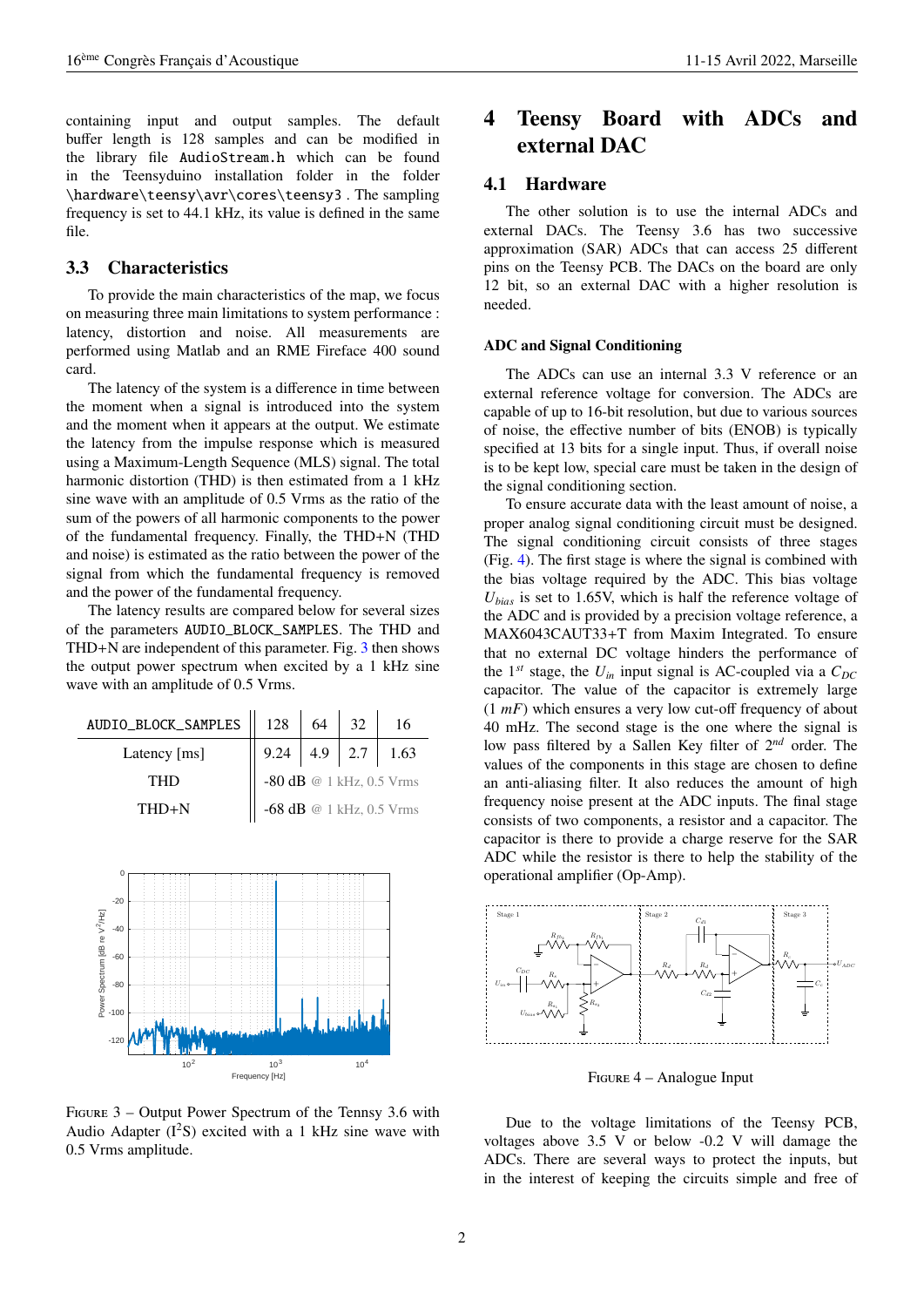parasitic effects, the following solution was chosen. Rail to Rail operational amplifiers powered by a single regulated 3.3 V DC voltage were used in the signal conditioning stages. Thus, the outputs of the Op-Amps cannot be higher than the 3.3 V supply voltage. The chosen Op-Amp, the TI LME49721, can operate from a single supply up to 5.5 V and is capable of producing output voltages within 30 mV of the positive or negative supply. It is a low-noise low-distortion audio Op-Amp that is unity gain stable.

#### DAC

The on-board DAC is only 12 bits and does not meet our needs. We therefore use an external 16 bit DAC, the PmodDA3, available on the market for 35 EUR. The PmodDA3 communicates with the Teensy board via an SPI (Serial Peripheral Interface) protocol. The 16-bit unsigned integer values of the data samples are first split into two 8-bit values. These values are then loaded into a buffer to be sent via SPI. The rest of the SPI transfer is configured as in the data sheet recommendations.



Figure 5 – DAC PmodDA3 board.

#### 4.2 Software

Once the signal has reached the ADC, it is also a matter of ensuring a regular and precise timing of the conversion. This timing is provided by the programmable delay block (PDB). At a basic level, the PDB is set to a specific frequency, in this case the sample rate. The PDB is used to initiate a conversion in the ADCs. Once the conversion is complete, a flag is raised and the values are read and used in the algorithm. To get the samples from the ADCs, we use a free ADC library [\[3\]](#page-3-1) (provided by Pedro Villanueva) that makes setting up and using the ADCs incredibly simple. Full code for Teensyduino is available in the appendix and on github : [\[2\]](#page-3-2).

#### 4.3 Characteristics

This section summarizes the measured characteristics of the Teensy 3.6 card with internal ADCs and an external 16 bit DAC. All measurements provided in this section are for the 96 kHz sample rate. As the Pedvide ADC library allows to modify the ADC sampling speed, we test two configurations with different parameters of ADC\_SAMPLING\_SPEED : LOW\_SPEED and HIGH\_SPEED. Fig. [6.](#page-3-3) The measured latency, THD and THD+N are summarized below. Fig. [6](#page-3-3) then shows the output power spectrum when excited by a 1 kHz sine wave with an amplitude of 0.5 Vrms.

| ADC_SAMPLING_SPEED | <b>LOW_SPEED</b> | <b>HIGH_SPEED</b> |
|--------------------|------------------|-------------------|
| Latency $[\mu s]$  | 12               | 9.6               |
| $THD$ $[dB]$       | $-76$            | -67               |
| $THD+N$ [dB]       | -63              | -61               |
|                    |                  |                   |



<span id="page-3-3"></span>FIGURE  $6$  – Output Power Spectrum of the Tennsy 3.6 with internal ADC and external DAC excited with a 1 kHz sine wave with 0.5 Vrms amplitude. Tha ADC sampling speed is set to LOW\_SPEED.

# 5 Conclusion

In this paper we compare two solutions with the Teensy 3.6 board used for real-time audio signal processing in research projects. The solution based on the Audio Adaptor Board is much simpler to use than the solution with internal ADCs and external DACs for which an external board with components for signal conditioning was used. When comparing the THD, the Audio Adaptor Board shows lower distortion than the ADC/DAC solution. However, the latency of the ADC/DAC solution is about 10  $\mu$ s (micro seconds) whereas the latency of the Audio Adaptor Board solution is several milliseconds depending on the buffer size. We therefore keep both solutions for real-time processing in our research and even student projects. When low latency is not required, we recommend using the Audio Adaptor Board for its simplicity. For projects requiring very low latency, we use the board with internal ADCs and external DACs.

# Références

- <span id="page-3-0"></span>[1] Novak, A. (2022). Teensy Audio Processor (I2S) (Version 1.0.0) [Computer software], [https://github.com/](https://github.com/antonin-novak/teensy_audio_processor_I2S) [antonin-novak/teensy\\_audio\\_processor\\_I2S](https://github.com/antonin-novak/teensy_audio_processor_I2S)
- <span id="page-3-2"></span>[2] Munroe, O., Letourneur, S., & Novak, A. (2022). Teensy 16bit Audio Processor (ADC-DAC) (Version 1.0.0) [Computer software] [https://github.com/antonin-novak/](https://github.com/antonin-novak/teensy_16bit_processor_ADC_DAC) [teensy\\_16bit\\_processor\\_ADC\\_DAC](https://github.com/antonin-novak/teensy_16bit_processor_ADC_DAC)
- <span id="page-3-1"></span>[3] Pedro Villanueva (2020). Teensy ADC Library [computer Software] <http://pedvide.github.io/ADC/>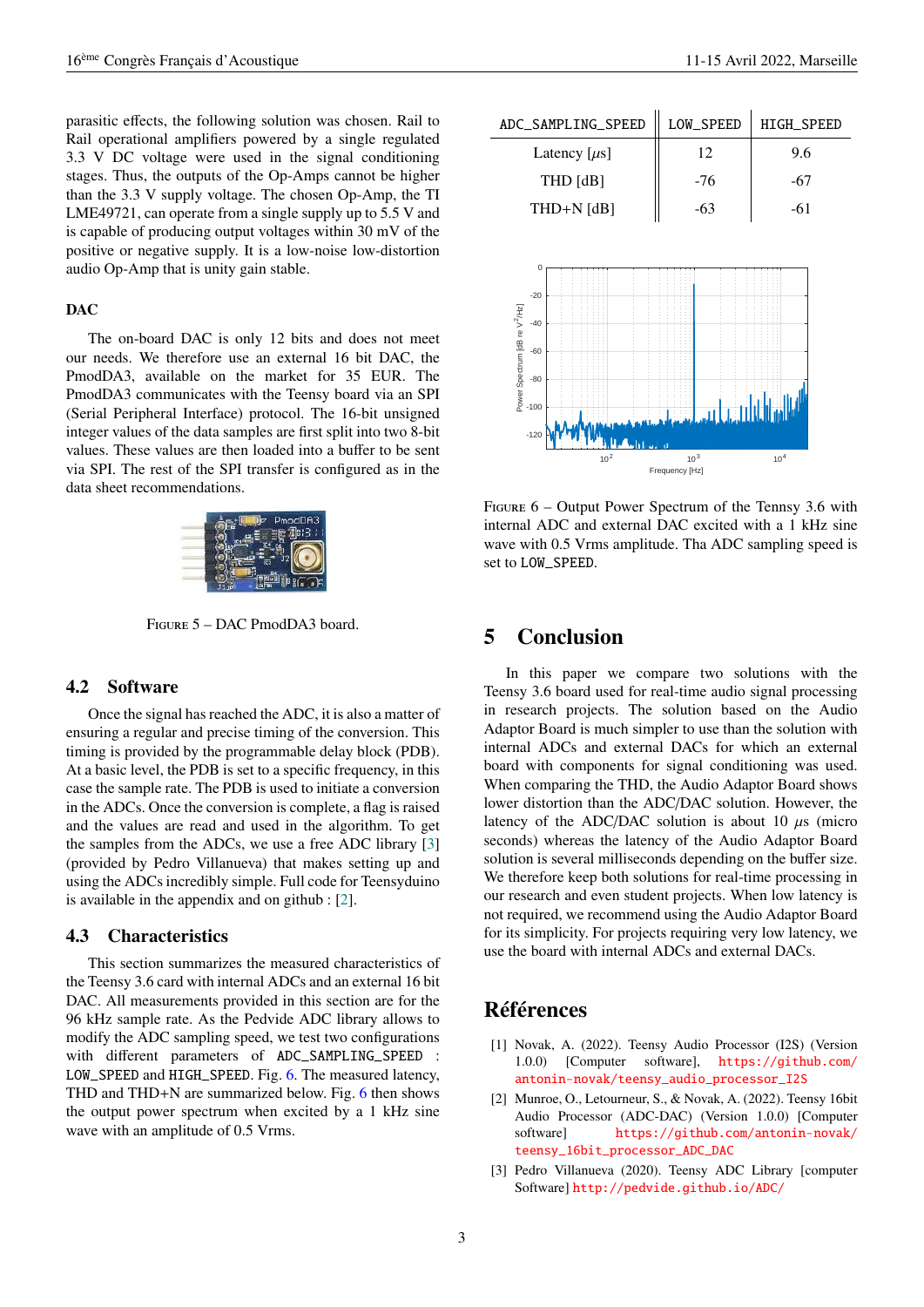# Appendix  $A : codes$  for  $I<sup>2</sup>S$

#### teensy\_i2s\_IO\_processor.ino

```
#include <Audio.h>
#include " audio_processor .h"
// --- connections
AudioInputI2S i2s1;
AudioOutputI2S i2s2;
AudioProcessor proc;
AudioConnection patchCord1(i2s1, 0, proc, 0);
AudioConnection patchCord2(i2s1, 1, proc, 1);
AudioConnection patchCord3 (proc, 0, i2s2, 0);
AudioConnection patchCord4 (proc , 1, i2s2 , 1);
AudioControlSGTL5000 satl5000 1:
void setup () {
  AudioMemory (12);
  // Enable the audio shield with LineIn
  sgtl5000_1 .enable ();
  sgtl5000_1 . inputSelect ( AUDIO_INPUT_LINEIN );
  // set volume level of lineIn
  sgtl5000_1.lineInLevel(0);
  // set volume level of linOut
  sgtl5000_1 . lineOutLevel (13);
}
void loop () {
}
```

```
audio_processor.cpp
```

```
#include " audio_processor .h"
void AudioProcessor :: update(void)
{
  audio_block_t *blockL , *blockR;
  float inL, inR, outL, outR;
  unsigned int i;
  blockL = receiveWriteable(0);if (!blockL) return;
  blockR = receiveWritable (1);
  if (!blockR) return;
  for (i=0; i < AUDIO_BLOCAL) K\_SAMPLES; i++) {
    // read the input signal
    inL = blockL ->data[i] * conversionADC ;
    inR = blockR ->data[i] * conversionADC ;
    // processing
    outL = inL;outR = inR:
    // write the output signal
    blockL->data[i] = outL * conversionDAC;
    blockR->data[i] = outR * conversionDAC;
```
transmit(blockL ,0); transmit(blockR ,1); release(blockL ); release(blockR );

}

}

audio\_processor.h

```
#ifndef audio_processor_h_
#define audio_processor_h_
#include " AudioStream .h"
class AudioProcessor : public AudioStream
{
public:
  AudioProcessor(void) : AudioStream(2, inputQueueArray) {}
  virtual void update(void);
  const int resolutionDAC = 16:
  const int resolutionADC = 16;
  const float conversionADC = 1.0 f/((1 < r s s u t i b C) - 1);const float conversionDAC = (1<resolutionDAC)-1;
private:
  audio_block_t * inputQueueArray [2];
};
#endif
```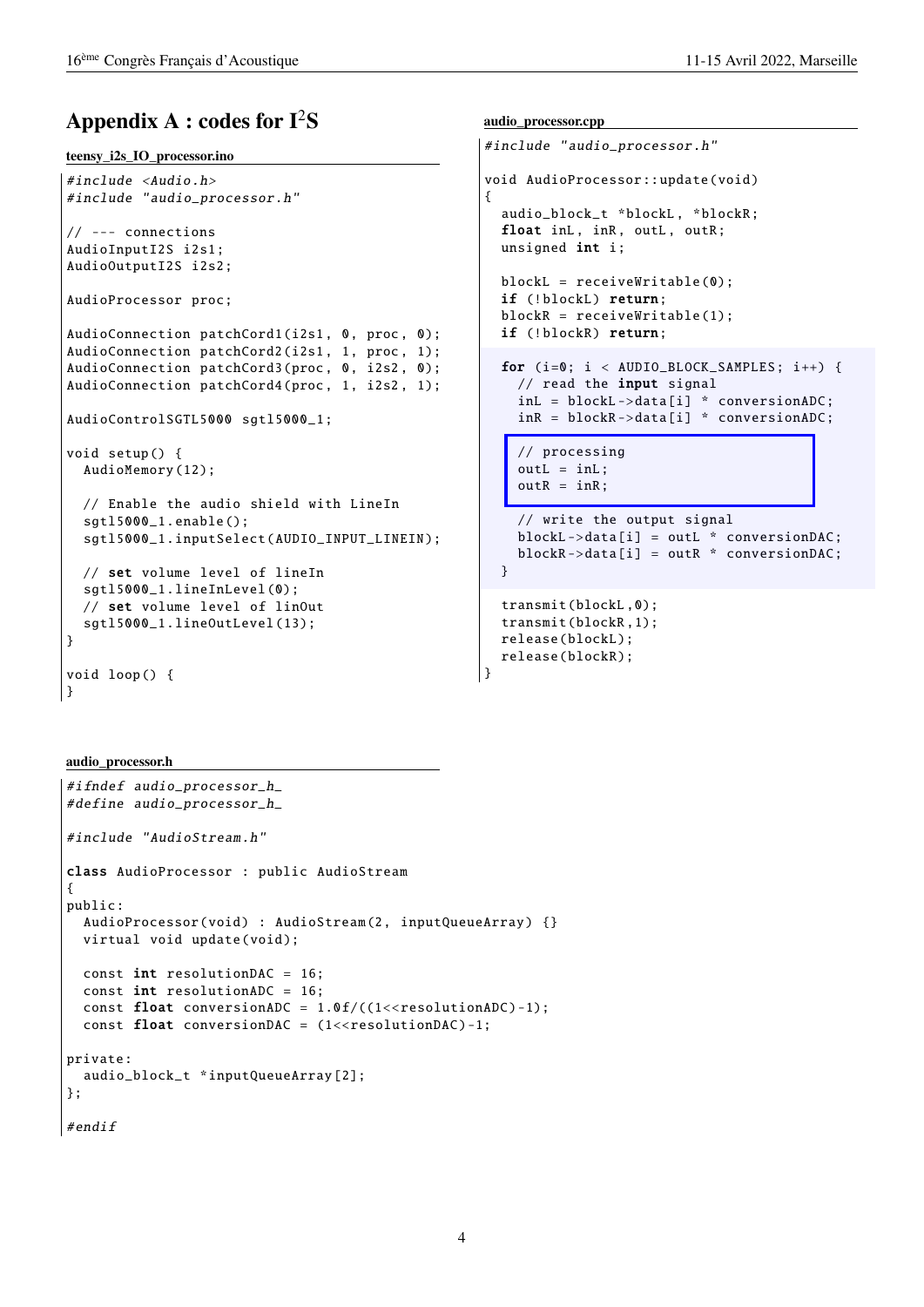### Appendix B: codes for ADC and DAC

```
#include <ADC.h>
#include <ADC util.h>
#include <SPI.h>
// Input (ADC) initialisation
const int \text{ readPin1} = A0;
const int readPin2 = A2;
const float VrefADC = 3.3;
const int ADCAverages = 1;
volatile uint16_t valADC0 = 0, valADC1 = 0;
volatile uint8_t VALADC0Ready = false , VALADC1Ready = false;
volatile float input1 = 0.0, input2 = 0.0;
const int resolutionADC = 16:
const float conversionConstADC = VrefADC/((1<<resolutionADC)-1);
// Output (DAC) signal initialisation
const int slaveSelectPin = 25;
const int DIO = 2;
const int LDAC = 24;
const float VrefDAC = 2.5:
volatile uint16_t valDAC = 0;
volatile float val4DACOut = 0.0;
const int resolutionDAC = 16;
const float conversionConstDAC = ((1 < r <i>resolutionDAC</i>) - 1)/VrefDAC;
// Timing
const float sampleRateHz = 48000.0;
const int PmodDA3SPIMHz = 50;
const long PmodDA3SPIHz = PmodDA3SPIMHz *1000*1000;
// Using the Pedvide ADC Library on Github
ADC *adc = new ADC(); // adc object
void setup(void)
\mathbf{f}// Declare needed pins as inputs or outputs
  pinMode(readPin1 , INPUT );
  pinMode(readPin2 , INPUT );
  pinMode (slaveSelectPin , OUTPUT );
  pinMode(DIO , OUTPUT );
  pinMode (LDAC, OUTPUT);
  // When using the Pedvide ADC library we can set more options
  adc ->adc0 -> setAveraging ( ADCAverages ); // set number of averages
  adc ->adc0 -> setResolution ( resolutionADC ); // set bits of resolution
  adc->adc0->setReference(ADC_REFERENCE:: REF_3V3): // Set voltage reference for ADC.
  adc->adc0->setSamplingSpeed(ADC_SAMPLING_SPEED::LOW_SPEED); // change the sampling speed
  adc ->adc0 -> setConversionSpeed ( ADC_CONVERSION_SPEED :: MED_SPEED ); // change the conversion speed
  adc ->adc0 ->stopPDB ();
  adc->adc0->startSingleRead(readPin1);
  adc ->adc0 -> enableInterrupts (adc0_isr );
  adc->adc0->startPDB(sampleRateHz); //frequency in Hz
  adc ->adc1 -> setAveraging ( ADCAverages ); // set number of averages
  adc ->adc1 -> setResolution ( resolutionADC ); // set bits of resolution
  adc ->adc1 -> setReference ( ADC_REFERENCE :: REF_3V3 ); // Set voltage reference for ADC.
  adc ->adc1 -> setSamplingSpeed ( ADC_SAMPLING_SPEED :: LOW_SPEED ); // change the sampling speed
  adc ->adc1 -> setConversionSpeed ( ADC_CONVERSION_SPEED :: MED_SPEED ); // change the conversion speed
```